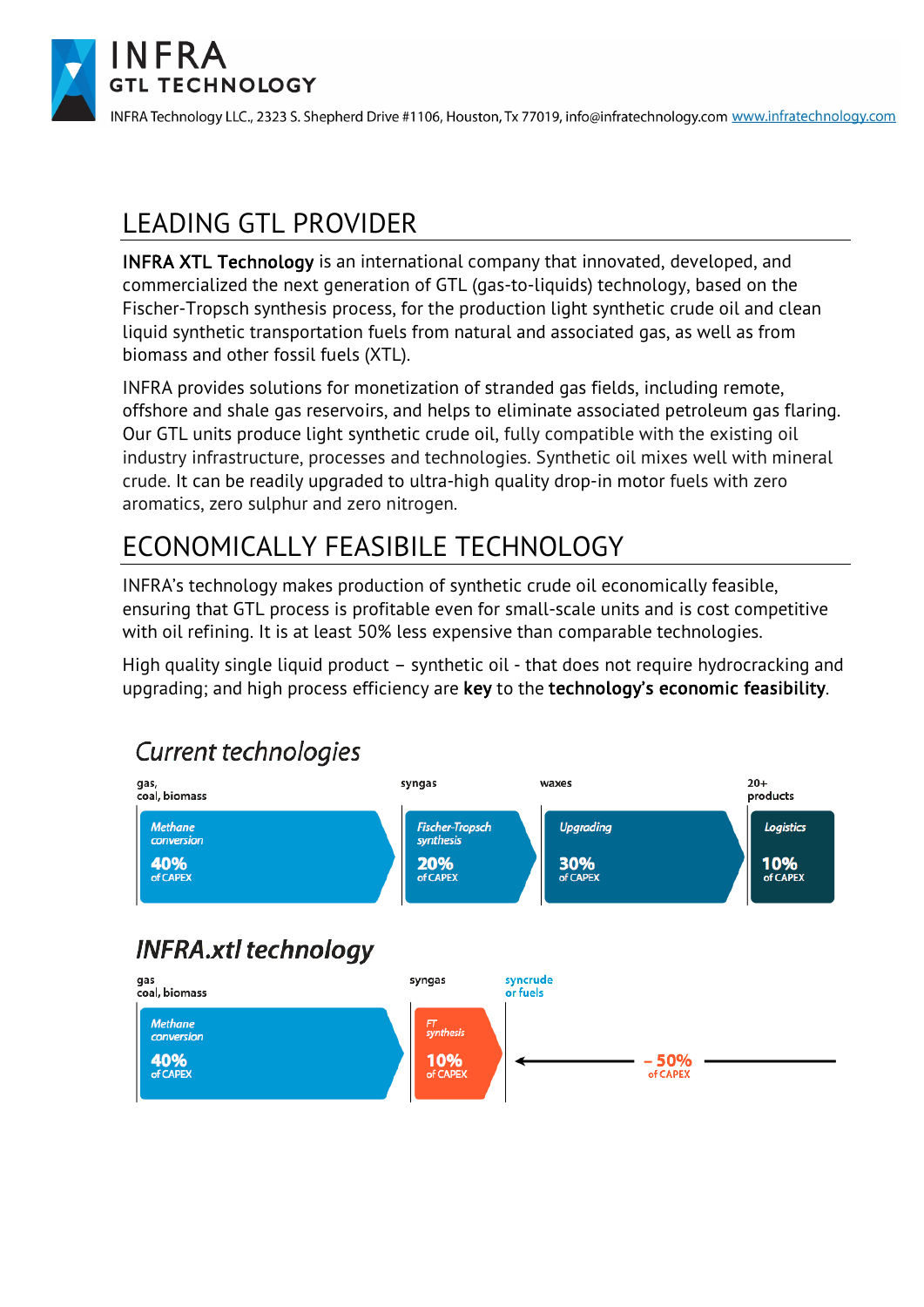## PRODUCT OFFERING

INFRA provides GTL solutions from pre-engineered standardized modular (as small as containers) easily deployed transportable units to licensing its proprietary GTL technology.

The company guarantees stable long-term supply of the Fischer-Tropsch catalyst for the GTL plants based on its proprietary technology.

INFRA offers efficient GTL project delivery through flexible execution together with our international engineering and manufacturing partners, ensuring safety, quality, reliability whilst maintaining tight cost control.

## OUR CAPABILITIES

The Company has operations in the United States, Europe and Russia. Strong engineering and procurement team is capable of executing GTL projects on time and within budget. INFRA 's operations team has 20 employees who have run INFRA's GTL units since 2010. Multi-disciplinary R&D team includes 3 D.Sc.'s and 7 Ph.D.'s.

Overall headcount exceeds 50 employees. The Company is led by experienced management teams with many years of experience within oil & gas.

### PROJECT EXPERIENCE

INFRA Technology completed its EPCI project for building a GTL plant in Texas, USA. The plant will become the first small-scale commercial GTL project. The plant will process

1 million cubic feet of natural gas to produce 100 barrels per day of synthetic oil.

The proprietary Fischer-Tropsch catalyst is produced at the company's own catalyst factory in Moscow, Russia.

INFRA continues further R&D at its full-cycle integrated continuously operating testing facilities (capable of producing up to 20 gallons of



liquid product per day) in Moscow, Russia. The Company has registered 30 patents for its proprietary family of catalysts and Fischer-Tropsch reactor in eight major jurisdictions, as well as developed protected know-how related to technology flowsheet and catalyst fabrication procedure.

INFRA's technology and plant design received independent verification.